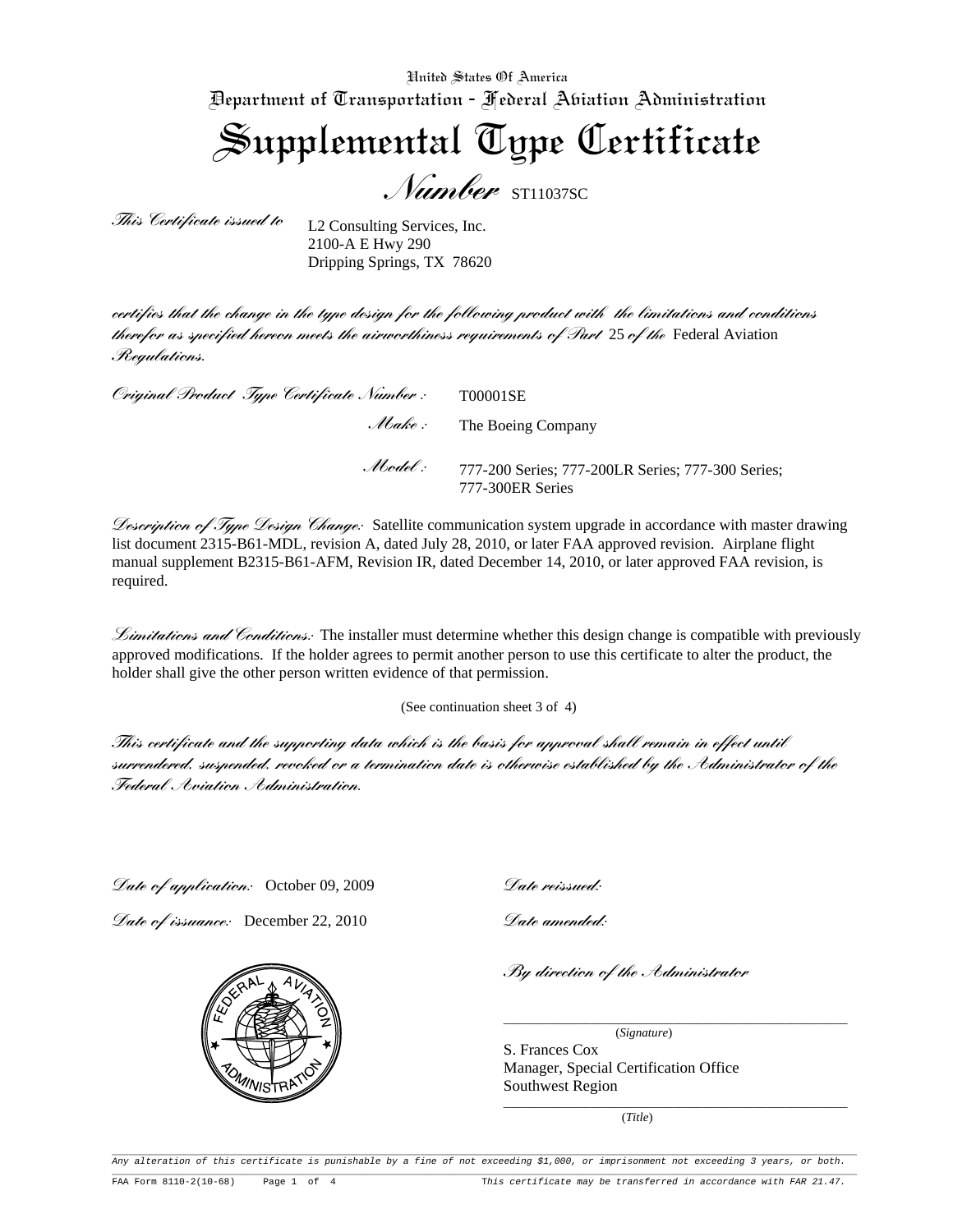United States Of America Department of Transportation - Federal Aviation Administration Supplemental Type Certificate (Continuation Sheet)

Any alteration of this certificate is punishable by a fine of not exceeding \$1,000, or imprisonment not exceeding 3 years, or both.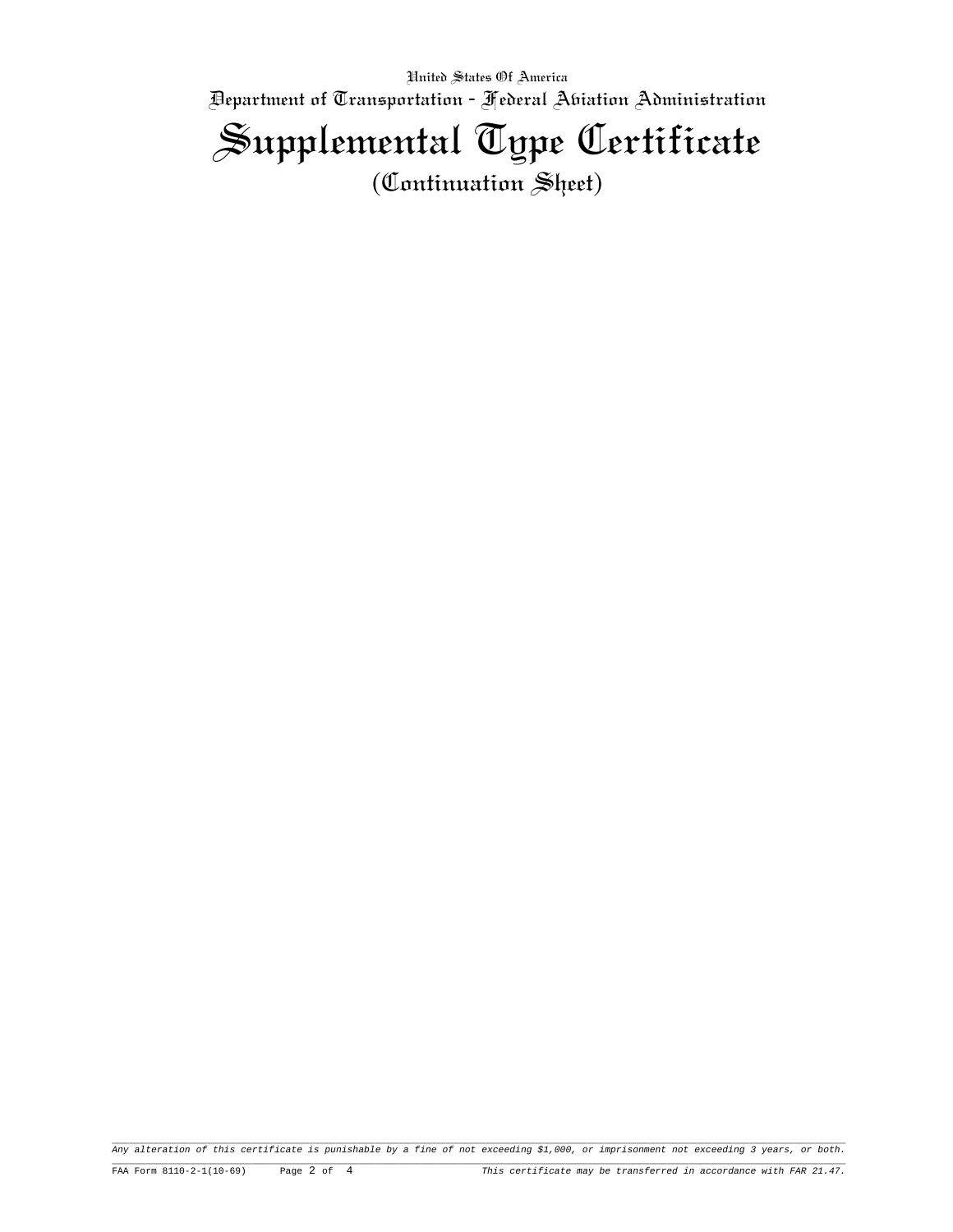United States Of America

Department of Transportation - Federal Aviation Administration

Supplemental Type Certificate

(Continuation Sheet)

*Number* ST11037SC

Date of Issuance: December 22, 2010

*Certification Basis:* Based on 14 CFR §§ 21.115 and 21.101, and FAA policy for significant changes in FAA Order 8110.48, the certification basis for this modification was determined to be:

- a. The type certification basis for Boeing Model 777 series airplanes is shown on TCDS T0001SE for parts not changed or not affected by the change.
- b. The certification basis for parts changed or affected by the change since the reference date of applications, March 20, 2001, is based upon part 25 as amended by Amendment 25-129 and 14 CFR part 26.

Based on 14 CFR § 21.115 and 21.101, and the FAA policy for significant changes in FAA Order 8110.48, the certification basis for this modification was determined to be:

# **Regulations at the latest amendment 25-0 through 25-129**

14 CFR §§ 25.561 (for -200 and -300), 25.611, 25.613(a)(b)(c), 25.25.1301(a), 25.1309(b)(c)(d)(e), 25.1316(b)(c),  $25.1351(a)$ .

## **Regulations at an intermediate amendment**

14 CFR § 25.869(a)4 Amendment 25-113, 25-1353(a)(b)(c) Amendment 25-113

## **Regulations at the amendment level in TCDS T0001SE**

#### **Model 200**

14 CFR §§ 25.23(a), 25.25(a), 25.27, 25.301, 25.303, 25.305(a)(b), 25.307, 25.341(c), 25.601, 25.602, 25.605(a), 25.609(a), 25.625(a), 25.789(a), 25.981(a)(b), 25.307(c), 25.1322(b), 25-1355(a), 25-1357(a)(c), 25.1381, 25.1413(a)(b)(c)(d), 25.1519, 25.1529, 25.1541(b), 25.1555. 25.1581, 25.1583, 25.1585

## **Model 200LR**

14 CFR §§ 25.23(a), 25.25(a), 25.27, 25.301, 25.303, 25.305(a)(b), 25.307, 25.341(c), 25-561, 25.601, 25.602, 25.605(a), 25.609(a), 25.625(a), 25.789(a), 25.981(a)(b), 25.307(c), 25.1322(b), 25-1355(a), 25-1357(a)(c), 25.1381, 25.1413(a)(b)(c)(d), 25.1519, 25.1529, 25.1541(b), 25.1555. 25.1581, 25.1583, 25.1585

#### **Model 300**

14 CFR §§ 25.23(a), 25.25(a), 25.27, 25.301, 25.303, 25.305(a)(b), 25.307, 25.341(c), 25.601, 25.602, 25.605(a), 25.609(a), 25.625(a), 25.789(a), 25.981(a)(b), 25.307(c), 25.1322(b), 25-1355(a), 25-1357(a)(c), 25.1381, 25.1413(a)(b)(c)(d), 25.1519, 25.1529, 25.1541(b), 25.1555. 25.1581, 25.1583, 25.1585